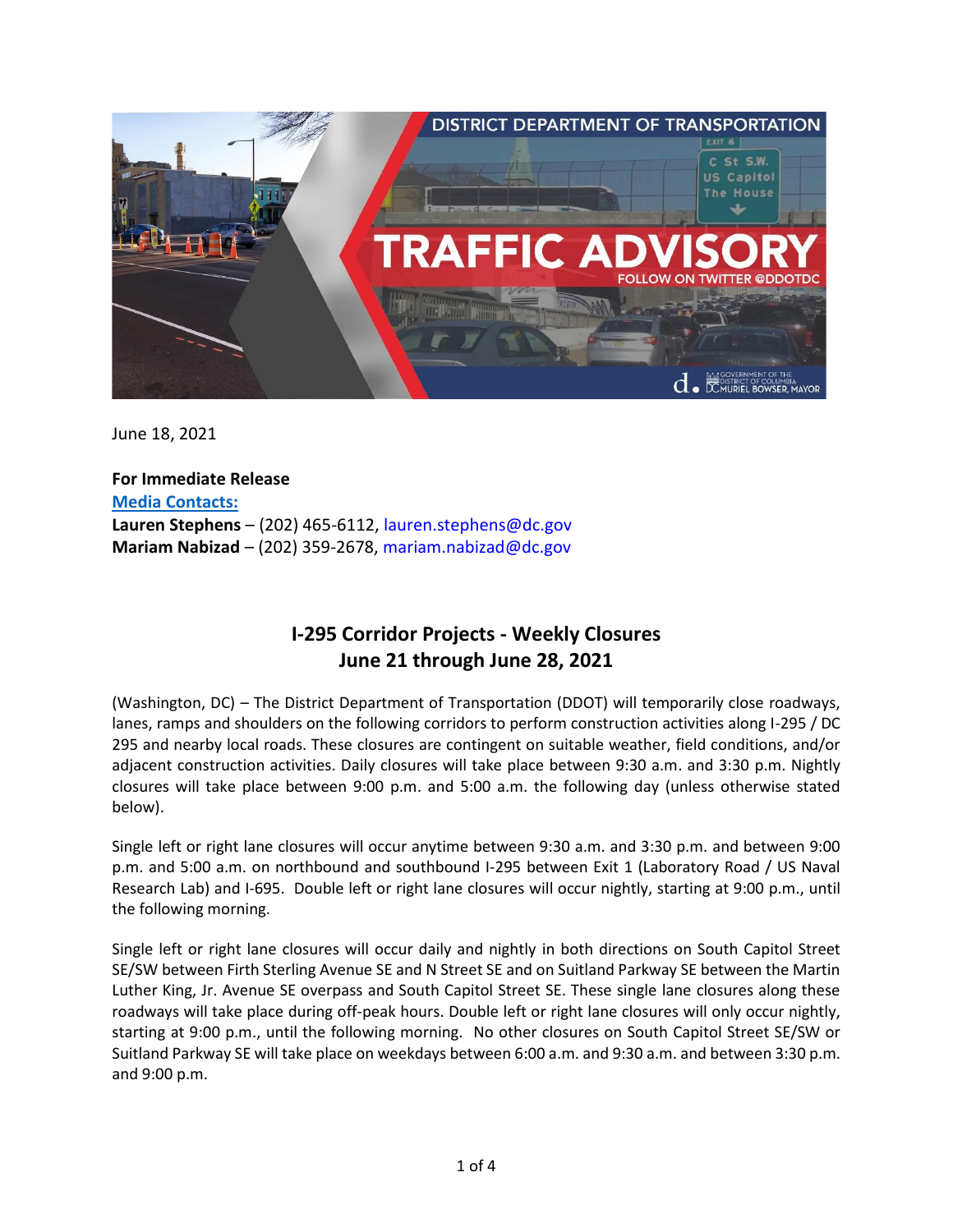Daily and nightly single lane closures will also occur anytime during off-peak hours on Potomac Avenue SE/SW and Howard Road SE. Daily and nightly single lane closures will also occur anytime on Firth Sterling Avenue SE, Half Street SW, Barry Road SE, St. Elizabeths Avenue SE, and Malcolm X Avenue SE.

The following full ramp closures will also occur during off-peak hours:

- Exit 4 from I-295 Northbound (South Capitol Street / Suitland Parkway)
- Exit 4 from I-295 Southbound (South Capitol Street / Suitland Parkway)
- I-295 Northbound On-ramp from northbound Firth Sterling Avenue SE
- Ramp from South Capitol Street / MLK Jr. Avenue to I-295 Northbound (continuously)

Suitland Parkway SE between Firth Sterling Avenue SE and South Capitol Street SE will be closed nightly between Monday, June 21, 2021 and Friday morning, June 25, 2021 from 9:00 p.m. to 5:00 a.m. In addition, Suitland Parkway SE will be closed on the weekend from 9:00 p.m. on Friday, June 25 through 5:00 a.m. Monday, June 28, 2021. This will include the closure of Exit 4A from I-295 SB to outbound Suitland Parkway and the restriction of left turns from the new Exit 4 from I-295 NB to Suitland Parkway and South Capitol Street. When Suitland Parkway SE is fully closed, Firth Sterling Avenue SE and South Capitol Street SE will remain open to all traffic. A marked detour will be in place during these closures.

# Suitland Parkway SE Closure

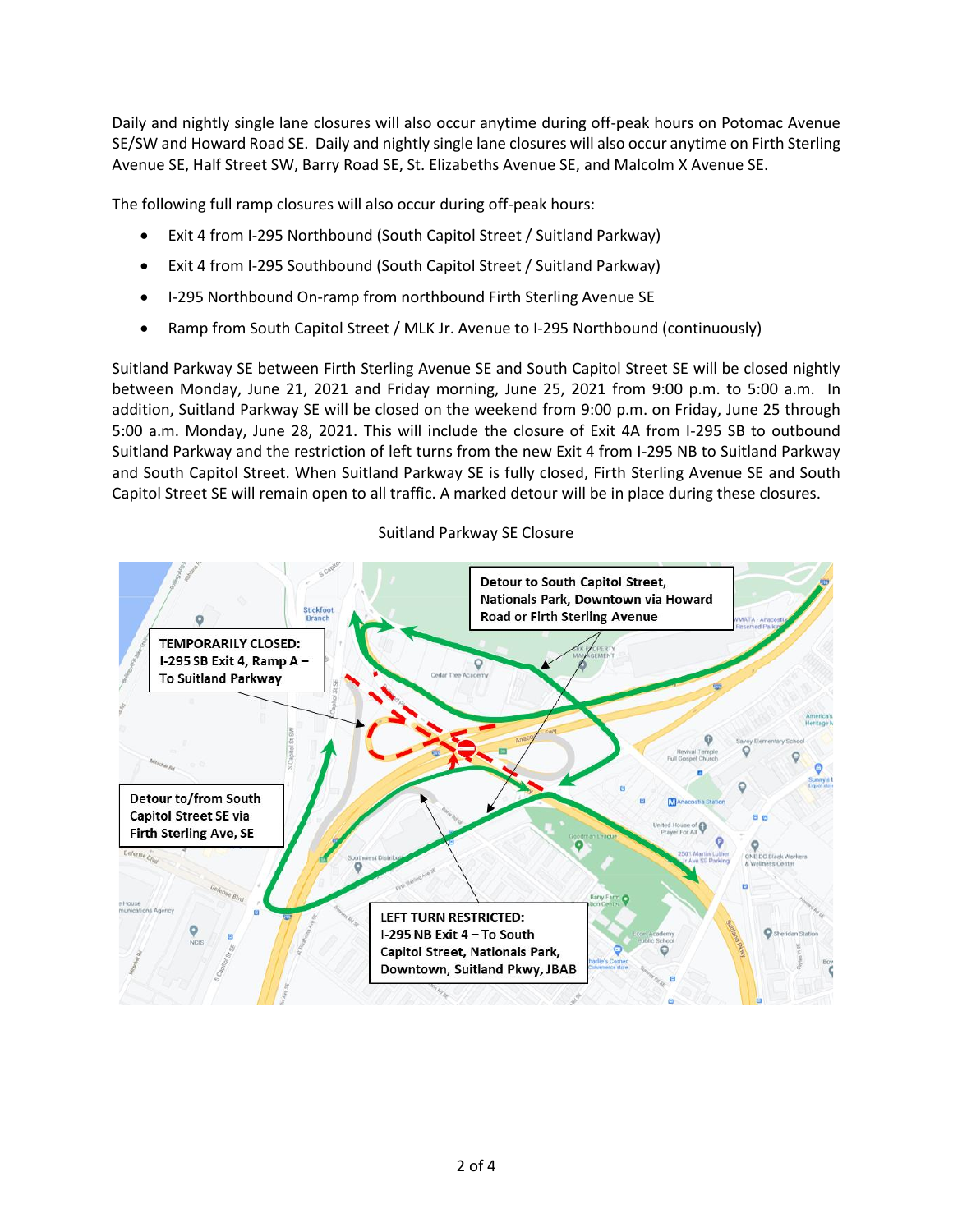Howard Road SE between Firth Sterling Avenue SE and the access to the WMATA Parking Garage will be closed daily between Monday, June 21, 2021 and Friday, June 25, 2021 between 6:00 a.m. and 8:00 p.m. as shown in the graphic. Pedestrian access will be maintained at all times. When Howard Road SE is fully closed, Suitland Parkway SE will remain open to all traffic. A marked detour will be in place during these closures.



## Howard Road SE Closure & Detour

These closures are required for construction activities associated with the following DDOT projects:

# **South Capitol Street Corridor Project - Frederick Douglass Memorial Bridge**

The South Capitol Street Corridor Project calls for replacing the Frederick Douglass Memorial Bridge and transforming related sections of the urban freeway into a beautiful scenic boulevard that increases pedestrian and vehicular safety, improves multimodal transportation options, increases community accessibility, and supports economic development on both sides of the Anacostia River.

### **I-295 / Malcolm X Avenue SE Interchange Improvement Project**

The multiple phases of this project include the reconstruction of the I-295 interchange with Malcolm X Avenue SE, including modified ramps and a new access roadway to the St. Elizabeth's West Campus. The planned improvements will be made between Firth Sterling Avenue SE, on the north, and the South Capitol Street/Martin Luther King, Jr. Avenue SE intersection to the south. The project will provide transportation improvements to serve the proposed Department of Homeland Security headquarters consolidation on the St. Elizabeth's West Campus.

Traffic controls will be in place to guide all users of the roadway through the work zones safely. Motorists